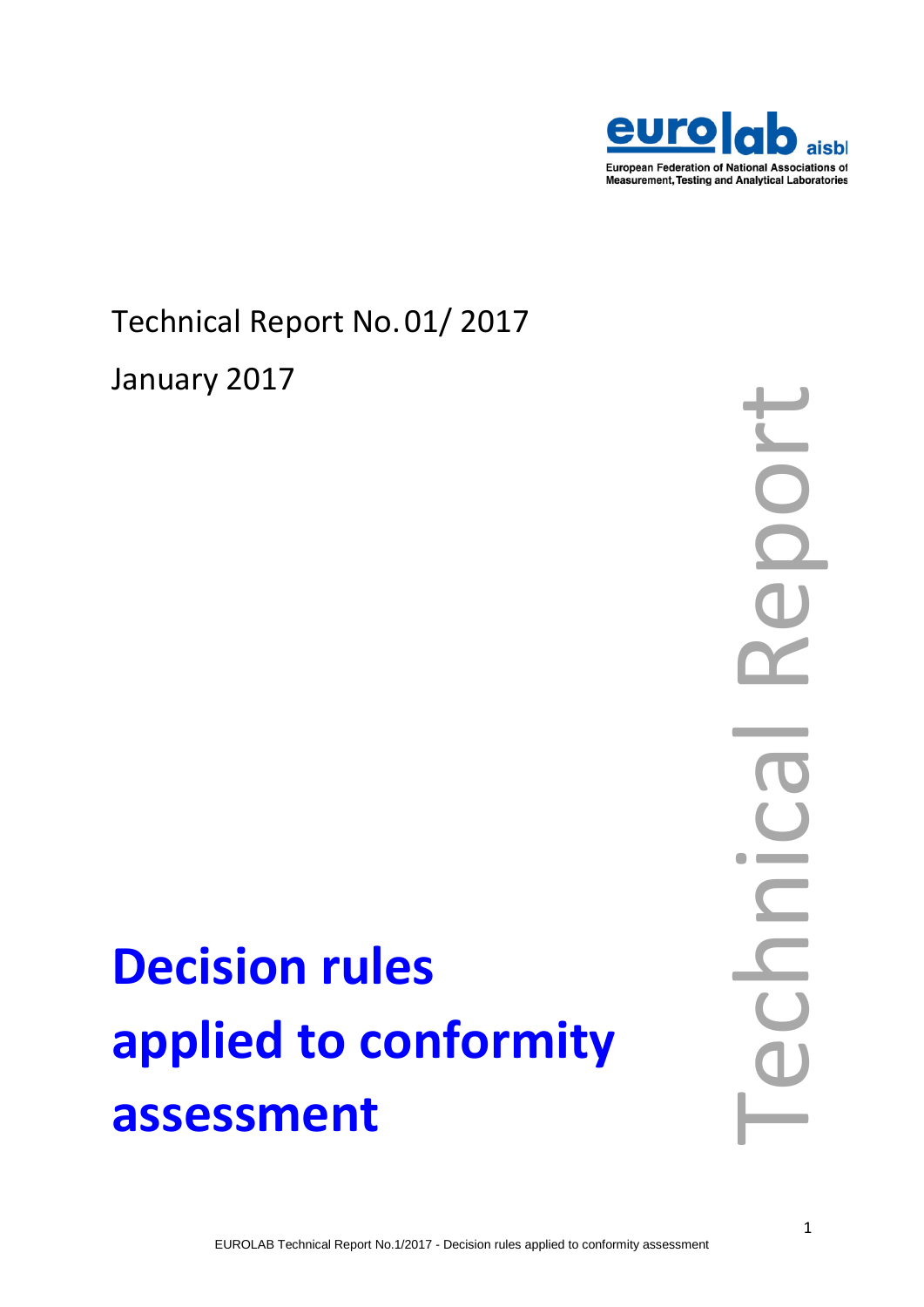#### **Impressum**

EUROLAB Technical Report 1/2017 "Decision rules applied to conformity assessment"

**Authors:** Álvaro Silva Ribeiro, Manfred Gölze, EUROLAB TCQA Members

November 2017

EUROLAB General Secretariat Rue du Commerce 20-22 1000 Brussels BELGIUM

Phone: +32 2 511 50 65 e-Mail: [info@eurolab.org](mailto:info@eurolab.org) URL: [www.eurolab.org](http://www.eurolab.org/)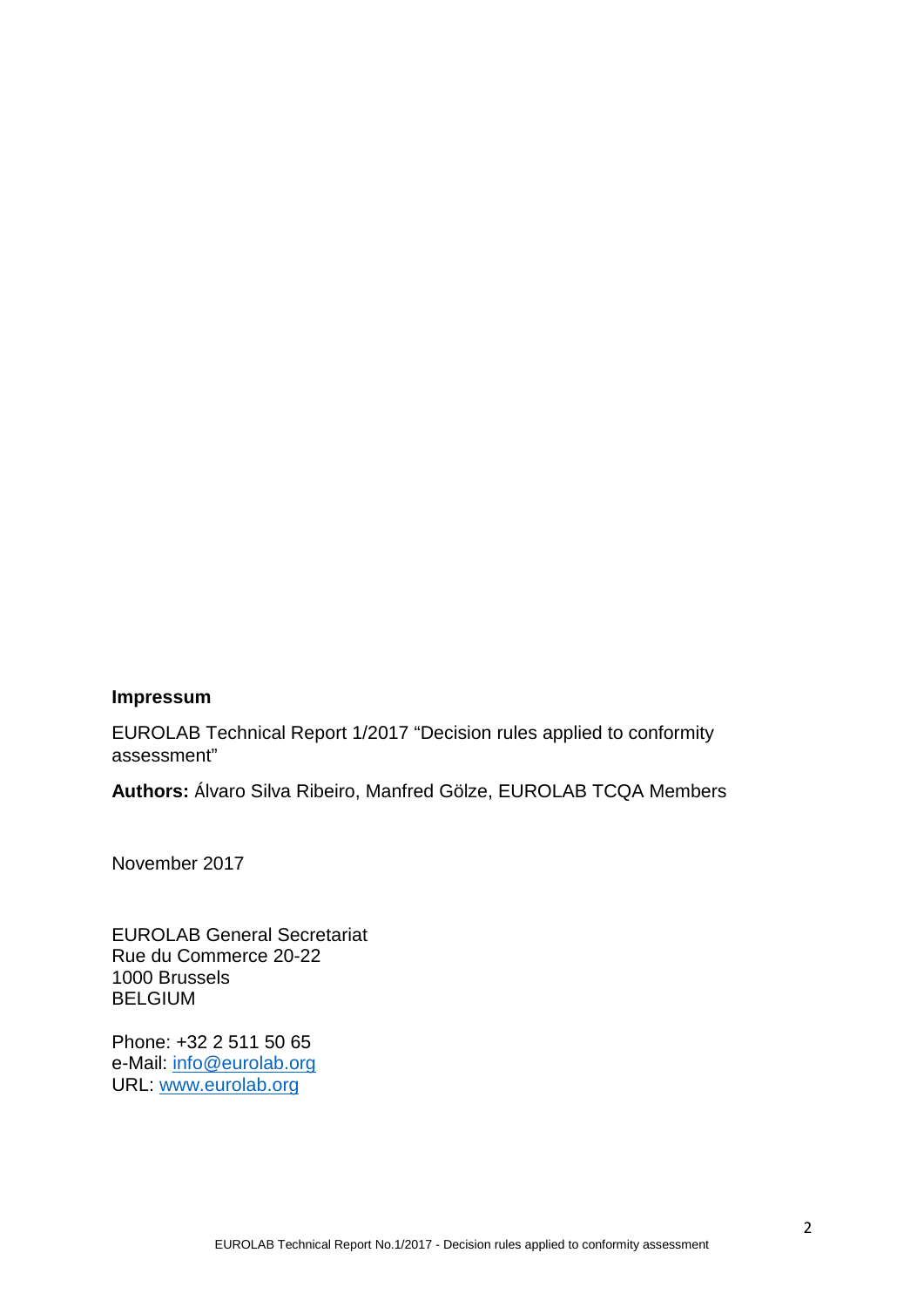#### **Contents**

| 4 – Decision rule applied to conformity assessment with a single tolerance without guard band7    |
|---------------------------------------------------------------------------------------------------|
| 5 - Decision rule applied to conformity assessment with single tolerance and guard band  10       |
| 6 – Decision rule applied to conformity assessment with a tolerance interval without guard band11 |
| 7 - Decision rule applied to conformity assessment with a tolerance interval and guard band 12    |
|                                                                                                   |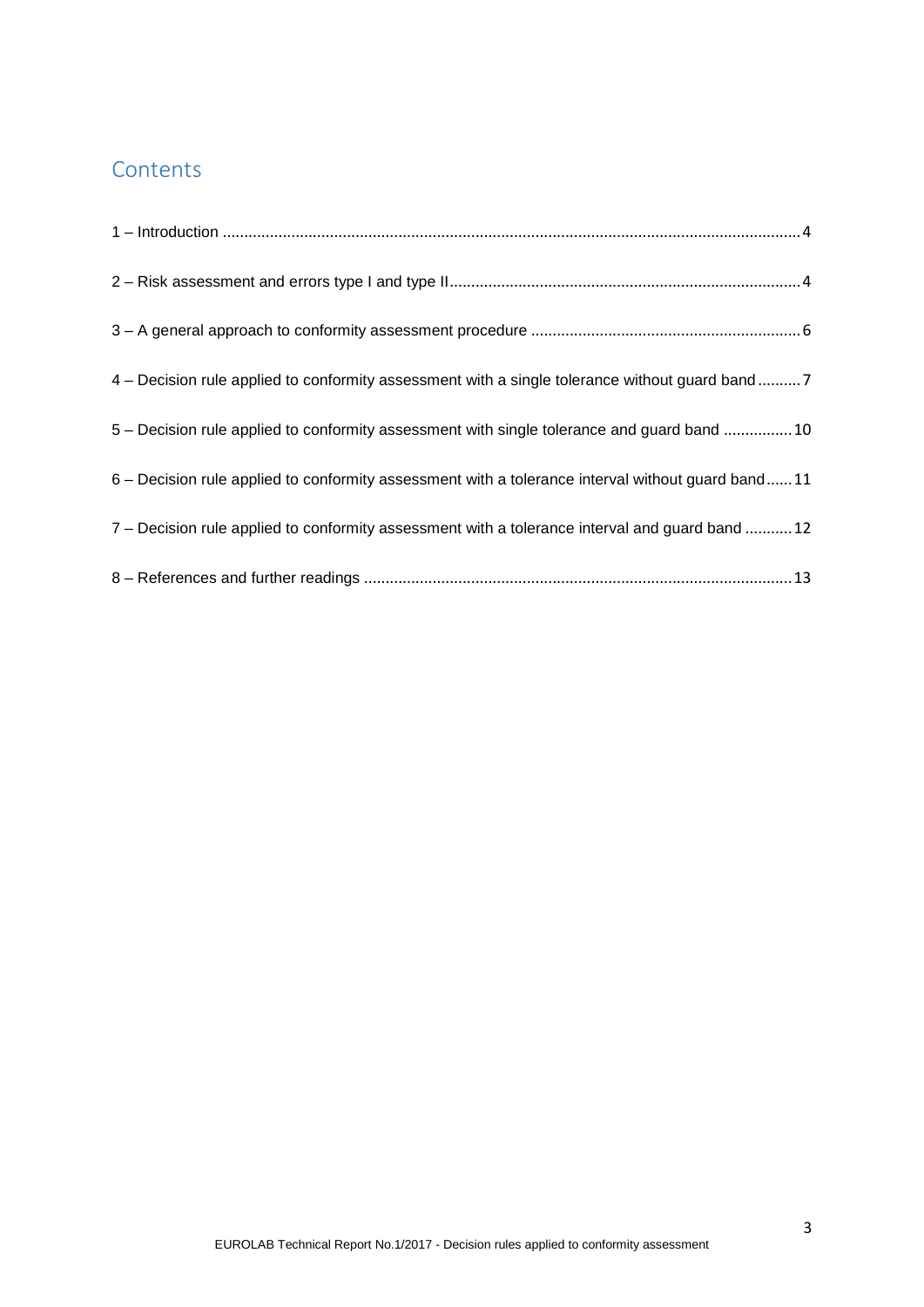#### <span id="page-3-0"></span>**1 – Introduction**

Conformity assessment is a common activity performed in testing, inspection and calibration, required to assure the compliance of products, materials, services and systems to requirements defined by standards, regulations and legal frameworks, being defined to establish confidence for consumers and for the safety and quality of life. It has today a major impact in the Global Economy because it implies accepting and rejecting items with direct impact in risk analysis, business decisions and reputational and financial costs.

To establish procedures in order to perform conformity assessment in practical situations (e.g. conformity with metric tolerances) objective criteria are needed in what is called "decision rules", which are intended to define the limits of conformity assessment "conformance zone" and, considering a probabilistic approach, the "acceptance zone" (measurement results including uncertainty that are considered acceptable). The conventional approach of decision rules was based on the comparison of single or intervals of limits of conformity with single measurement results, being the typical decision rule directly obtained from inequalities of these comparisons. The recent development of a probabilistic approach in measurement, introducing measurement uncertainty as a parameter to express the variability of measurement, had a significant impact in decision process, as it implies the need to consider the comparison through a probabilistic view.

The following figure shows three possible situations of measurement results and their uncertainties within a conformity interval to which a decision rule should be applied. In Figure 1, we can state that the case A is clearly as "in conformity", the case C is "out of conformity", but in case B we have an undefined situation that needs a formal criteria based on the confidence interval expected, to be used to decide about it's conformity.



*Figure 1 – Representation of three different measurement results and a tolerance interval*

Regarding the approach in this document it should be mentioned that it is based in the assumption that the uncertainty of measurement is represented by a Gaussian Probability Distribution Function (PDF), which is consistent with the typical measurement results (being assumed the applicability of the Central Limit Theorem).

#### <span id="page-3-1"></span>**2 – Risk assessment and errors type I and type II**

When performing conformity assessment, there are probabilities related to two types of incorrect decisions, one for the supplier (*α*) and one for the consumer (*β*), defined as percentage risk, being the calculation procedure addressed in the [JCGM 106: 2012]. In this framework, the decision matrix can be expressed by:

$$
P = \begin{bmatrix} (1 - \alpha) & \alpha \\ \beta & (1 - \beta) \end{bmatrix}
$$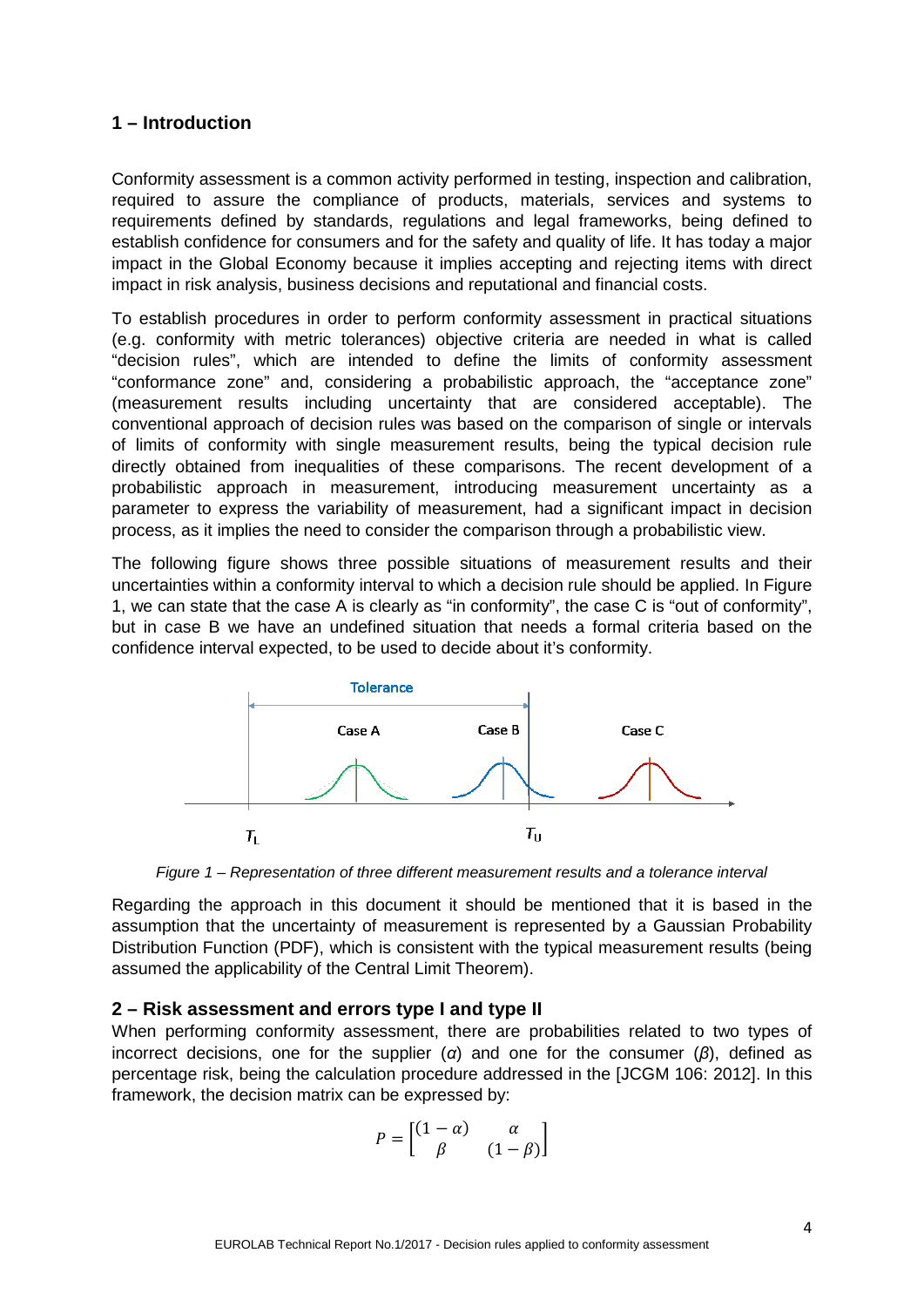where the probabilities of making the correct decisions are found in the diagonal elements (1 – *α*) and (1 – *β*) and the risks of incorrect decisions in the off-diagonal elements *α* and *β*. These errors are also known as Type I (*α*) and type II (*β*) errors, respectively meaning that conforming products are incorrectly rejected or non-conforming products are incorrectly accepted. Table 1 shows another common representation of these errors, their probabilities and relation to decision.

|               | Decision                       |                          |
|---------------|--------------------------------|--------------------------|
|               | Accept $H_0$                   | Reject $H_0$             |
| $H_0$ (True)  | Correct decision               | Type I error $(a$ error) |
| $H_0$ (False) | Type II error ( $\beta$ error) | Correct decision         |

*Table 1 – Conformity assessment probabilities related to correct or incorrect decision*

Both incorrect decisions expressed by *α* and *β* imply costs and economic risk, as presented in [Pendrill, 2007] and displayed in Figure 2 (adapted from the reference mentioned). This Figure intends to show the perspective of supplier regarding income and costs due to conformity assessment (in green the profits and in red the loss).



*Figure 2 –Supplier income and costs due to conformity (adapted from [Pendrill, 2007]*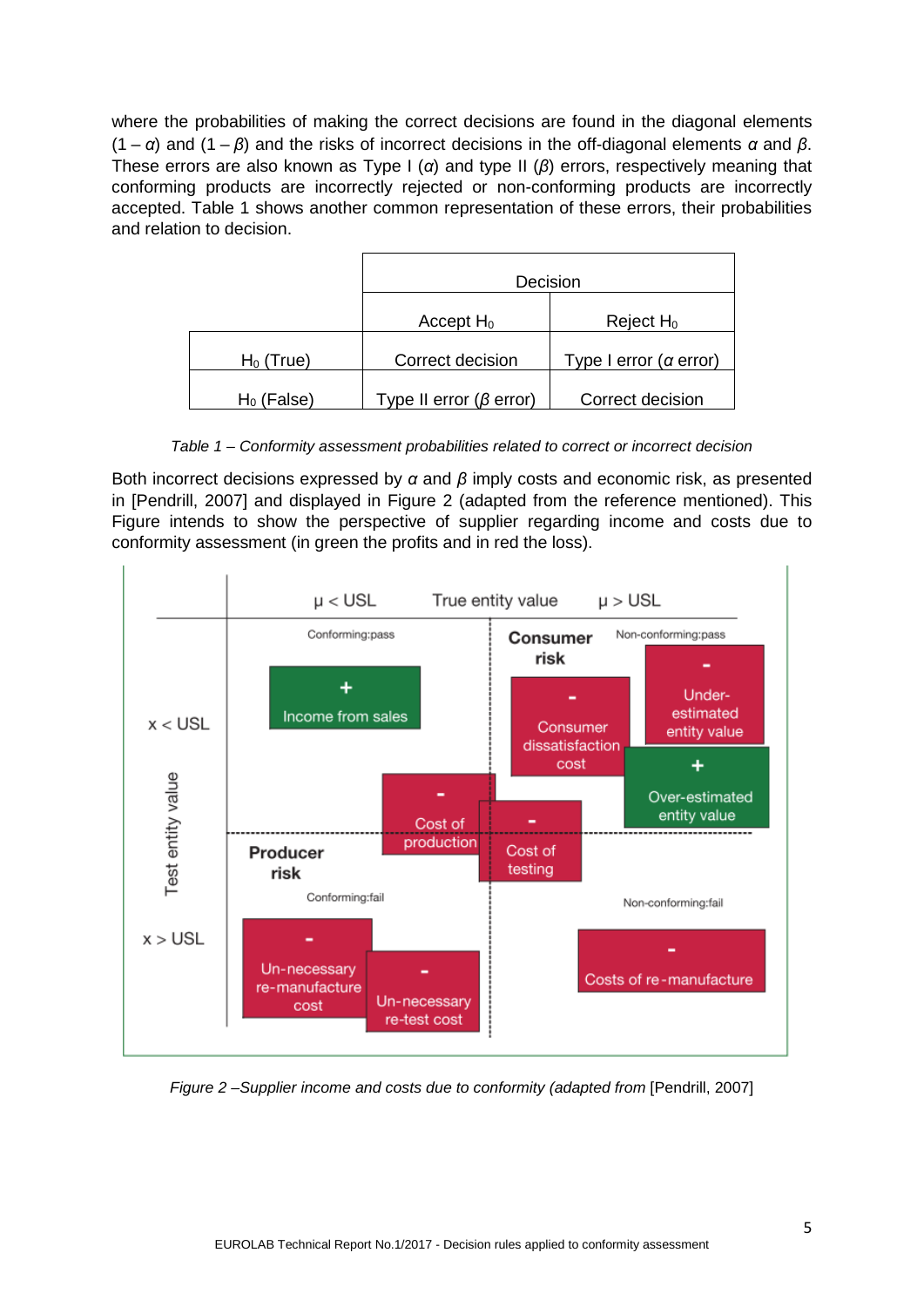#### <span id="page-5-0"></span>**3 – A general approach to conformity assessment procedure**

Decisive for the proper definition of a decision rule is the question what should be proved by the conformity assessment: compliance or non-compliance with a specification or a limit value. Based on the answer either the supplier's risk (*α*) or the consumer's risk (*β*) has to be specified.

The definition of a procedure intended to perform conformity assessment can be based on the following steps:

a. The specification of a measurand (*Y*) and the measurement item to be tested.

b. The experimental / analytical results (estimates *y* of the measurand *Y*).

c. The measurement standard uncertainty, *u*(*y*), and for a certain confidence level, the expanded uncertainty (being known the confidence level required a k factor should be considered, e. g., for a Gaussian sample, is commonly used  $k = 2.00$  for a confidence interval of 95%).

d. The specification of a single tolerance limit (upper or lower) or tolerance interval limits.

e. The definition of the **acceptance zone**, **rejection zone** and **guard band** assuming a probability of type I error (supplier's risk *α*) or type II error (consumer's risk *β*).

#### f. A **decision rule**

The terminology in this guide and presented below is adopted according the definitions presented in [EURACHEM Guide:2007] and based on [ASME B89.7.3.1:2001].

**Decision rule**: a documented rule that describes how measurement uncertainty will be allocated with regard to accepting or rejecting a product according to its specification and the result of a measurement.

**Acceptance zone**: the set of values of a characteristic, for a specified measurement process and decision rule, that results in product acceptance when a measurement result is within this zone.

**Rejection zone**: the set of values of a characteristic, for a specified measurement process and decision rule, that will give noncompliance when a measurement result is within this zone.

**Guard band**: the magnitude of the offset from the specification limit to the acceptance or rejection zone boundary

**Type I error**  $(a)$  = probability that tested sample is compliant, even though a noncompliant measurement is obtained (FN)

**Type II error (***β***)** = probability that the tested sample is non-compliant, even though a compliant measurement is obtained (FP)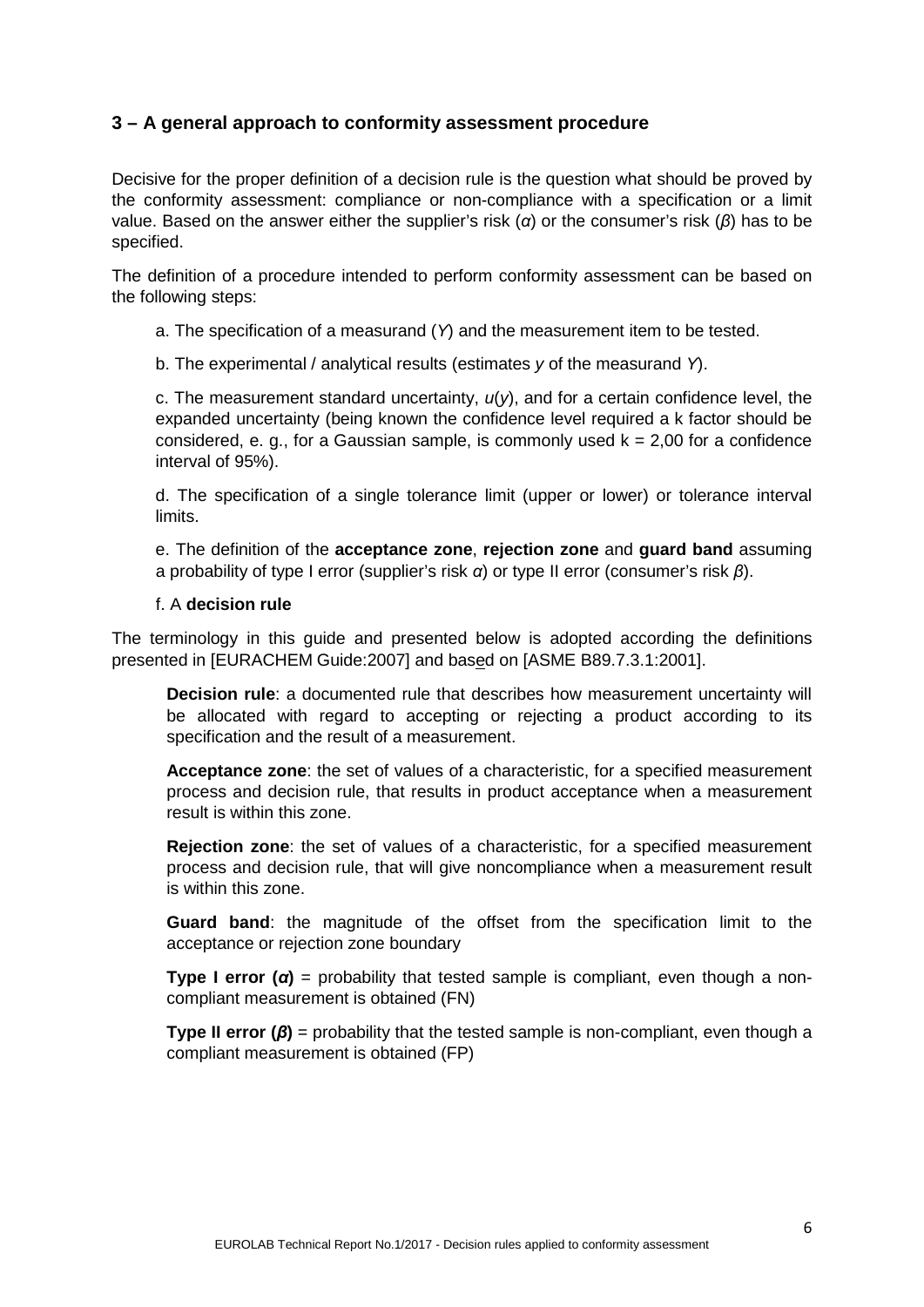

*Figure 3a) – Example of areas defined for a tolerance interval in order to minimise the consumer's risk*

Legend: TU – Tolerance upper limit ; GU –Acceptance zone upper limit ; TL – Tolerance lower limit ; GL –Acceptance zone lower limit;  $U(y)$  – expanded uncertainty of the measurement.



*Figure 3b) – Example of areas for the tolerance interval in order to minimise the supplier's risk*

Figure 3a) is an example for an acceptance zone defined in order to minimise the consumer's risk (*β*). In other cases it is important to minimise the supplier's risk (*α*), e.g. concerning rejection in business-to-business sales [e.g. ISO 14253-1:1998] or in court cases because of violation of limit values. This approach is demonstrated in figure 3b). While in the first case the guard bands are within the tolerance zone, they are outside the tolerance zone in the second case. Thus in figure 3a) the focus is on high confidence of correct acceptance (guarded acceptance) while in figure 3b) it is on high confidence of correct rejection (guarded rejection).

For the cases using guard bands, particularly suitable for measurement results with fixed uncertainty, a simple strategy to establish a decision rule is to compare the measurement results with the acceptance zone limits, being considered in compliance (accepted) if the measured value is inside this zone and non-compliant (rejected) otherwise.

If measurement results could have variable values of uncertainty, a different approach without considering guard bands is recommended requiring an approach ideally based on the definition of a test of hypothesis as support for the decision rule.

#### <span id="page-6-0"></span>**4 – Decision rule applied to conformity assessment with a single tolerance without guard band**

Given a single tolerance upper limit,  $T_U$ , and a measurement estimate  $y$  with measurement standard uncertainty of *u*(*y*), a *decision rule* should define a probability of conformity  $(P_c)$  assuming a probability of type I error  $(\alpha)$ .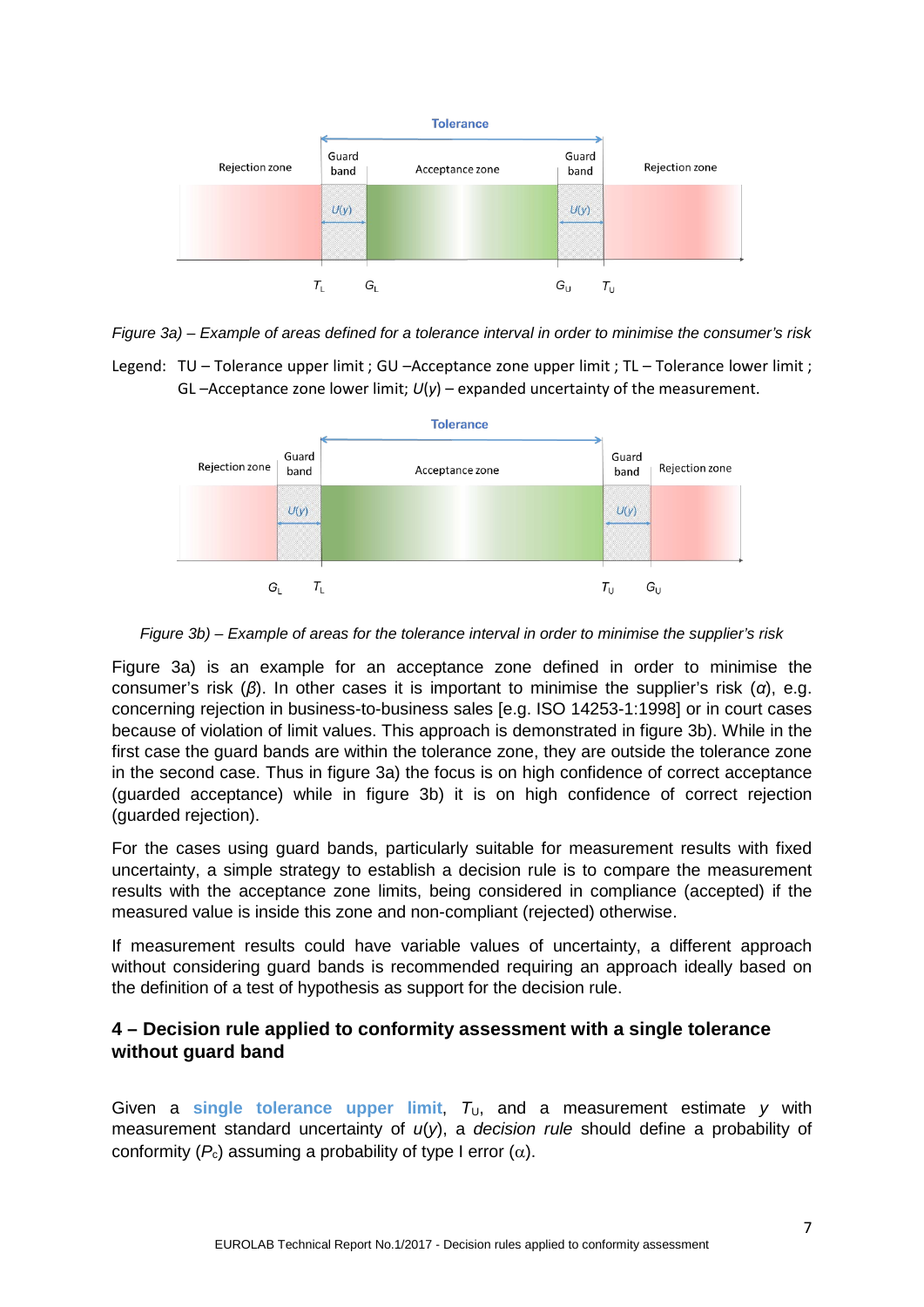

*Figure 4 – Example with single upper tolerance*

#### **Decision rule**

Acceptance if the hypothesis H<sub>0</sub>:  $P(Y \leq T_U) \geq (1 - \alpha)$  is true;

Rejection if the hypothesis H<sub>0</sub> is false,  $P(Y \leq T_{II}) < (1 - \alpha)$ .

Expression to test:  $P_C = P(\eta \leq T_U) = \Phi\left(\frac{T_U - y}{u(y)}\right)$ 

Example:

Consider a measurement estimate  $y = 2.7$  mm with a standard uncertainty of  $u(y) = 0.2$  mm, a single tolerance upper limit of  $T_U = 3.0$  mm, and a specification of conformity (1 - $\alpha$ ) of 0.95 (95 %) thus assuming a type I error  $\alpha = 0.05$  (5 %).

With the experimental result and tolerance limit, assuming a Gaussian PDF, the decision rule will be:

Acceptance if the hypothesis H<sub>0</sub>:  $P(Y \le 3.0 \text{ mm}) \ge 0.95$  is true

To estimate probabilities related with the example given, the conformance probability (*P*c) need to be calculated using the general expression for Gaussian PDFs:

$$
P_{\rm C} = P(\eta \le T_{\rm U}) = \Phi\left(\frac{T_{\rm U} - y}{u(y)}\right)
$$
  

$$
P_{\rm C} = \Phi\left(\frac{3.0 - 2.7}{0.2}\right) = \Phi(1.5) \approx 0.933 \text{ (93.3%)} < 0.95
$$

Then the hypothesis  $H_0$  is false and the decision is of non-conformity.



Note: The value of  $\Phi(z)$  can be obtained using tables of standard normal PDF or software having functions to perform this type of calculations, e.g.:

MS Excel function NORMDIST( x, mean, standard deviation, cumulative ), for this case, NORMDIST(3,0;2,7;0,2;TRUE) would calculate the result ( 0,933 ).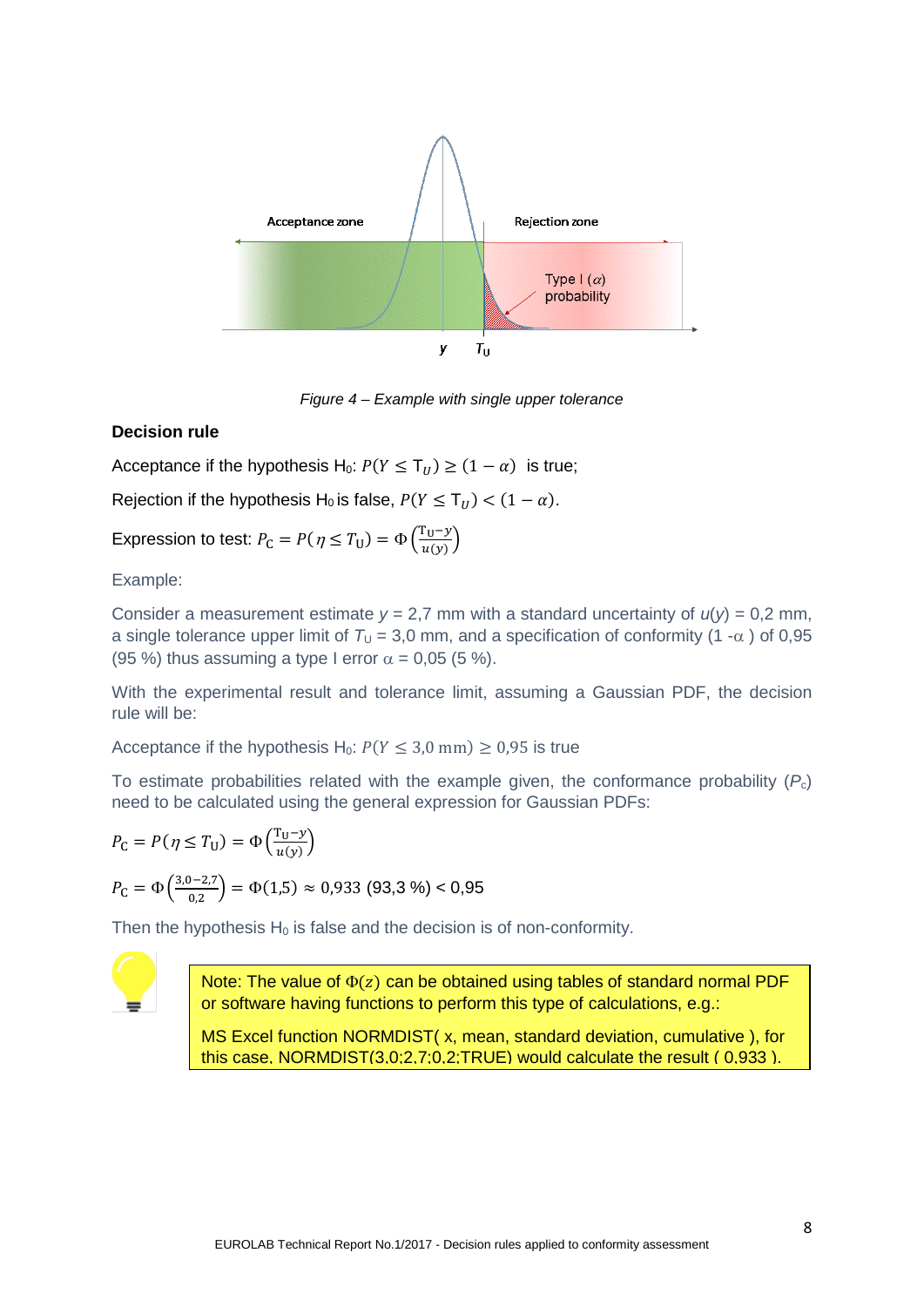In a similar way, given a **single tolerance lower limit**, *T*L, and a measurement estimate *y* with measurement standard uncertainty of *u*(*y*), a *decision rule* should define a probability of conformity  $(P_c)$  assuming a probability of type I error  $(\alpha)$ .



*Figure 5 – Example with single lower tolerance*

#### **Decision rule**

Acceptance if the hypothesis H<sub>0</sub>:  $P(Y \geq T_L) \geq (1 - \alpha)$  is true;

Rejection if the hypothesis H<sub>0</sub> is false,  $P(Y \ge T_L) < (1 - \alpha)$ .

Expression to test:  $P_{\text{C}} = P(\eta \geq T_{\text{L}}) = 1 - P(\eta \leq T_{\text{L}}) = 1 - \Phi\left(\frac{T_{\text{L}} - \gamma}{u(\gamma)}\right)$  $\left(\frac{y-T_L}{u(y)}\right) = \Phi\left(\frac{y-T_L}{u(y)}\right)$  $\frac{1}{u(y)}$ 

Example:

Consider a measurement estimate  $y = 0.012$  g with a standard uncertainty of  $u(y) = 0.001$  g, a single tolerance lower limit of  $T_{\text{L}} = 0.010$  g, and a specification of conformity (1 –  $\alpha$ ) of 0,99 (99 %) thus assuming a type I error  $\alpha = 0.01$  (1 %).

With the experimental result and tolerance limit, assuming a Gaussian PDF, the *decision rule* will be:

Acceptance if the hypothesis H<sub>0</sub>:  $P(Y \ge 0.010 \text{ g}) \ge 0.99$  is true.

To estimate probabilities related with the example given, the conformance probability  $(P_c)$ need to be calculated using the general expression for Gaussian PDF:

$$
P_{\rm C} = \Phi\left(\frac{y - T_{\rm L}}{u(y)}\right)
$$
  

$$
P_{\rm C} = \Phi\left(\frac{0.012 - 0.010}{0.001}\right) = \Phi(2.0) \approx 0.977 \text{ (97.7%)} < 0.99
$$

Then the hypothesis  $H_0$  is false and the decision is of non-conformity.



Note: The value of  $\Phi(z)$  can be obtained using tables of standard normal PDF or software having functions to perform this type of calculations, e.g.:

MS Excel function NORMDIST( x, mean, standard deviation, cumulative ), for this case, NORMDIST(0,012;0,010;0,002;TRUE) would give the result ( 0,977 ).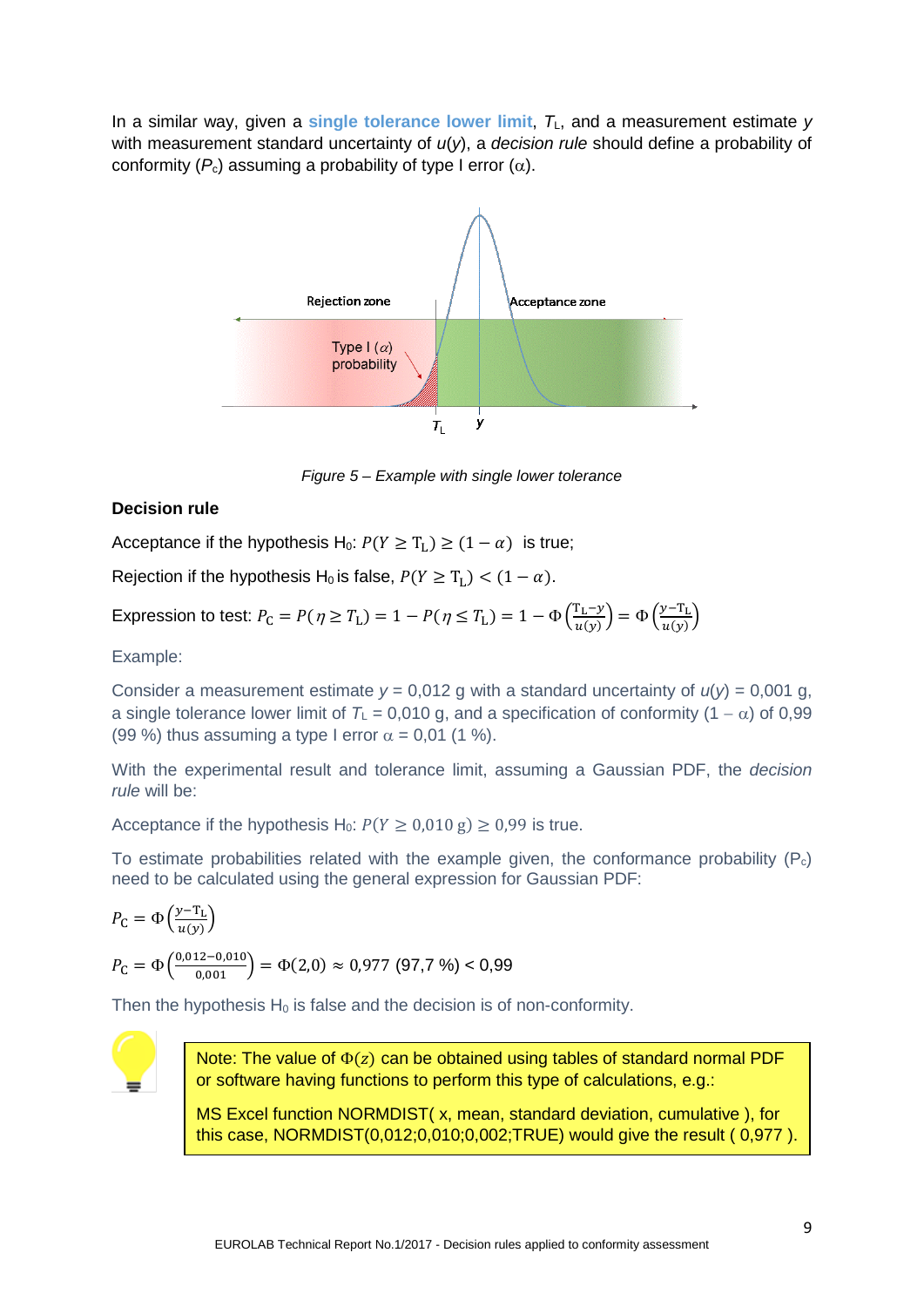#### <span id="page-9-0"></span>**5 – Decision rule applied to conformity assessment with single tolerance and guard band**

In the case that measurement estimates, *y*, are obtained with a known standard uncertainty, *u*(*y*), a *decision rule* may be established considering a *guard band*, allowing to accept a measurement estimate by direct comparison with the acceptance interval.



*Figure 6 – Guard band between acceptance and rejection zones for a single upper tolerance*

For the case of a single tolerance upper limit,  $T_U$ , being known the standard uncertainty,  $u(y)$ , and the probability of type I error ( $\alpha$ ), the guard band upper limit can be obtained by using the definition of the Gaussian PDF …

$$
\Phi\left(\frac{T_U - y}{u(y)}\right) = 1 - \alpha
$$
  

$$
\left(\frac{T_U - y}{u(y)}\right) = \Phi^{-1}(1 - \alpha)
$$
  

$$
G_U = y = T_U - u(y) \cdot \left[\Phi^{-1}(1 - \alpha)\right]
$$

Example:

Consider a measurement estimate  $y = 18.9$  °C with a standard uncertainty of  $u(y) = 0.3$  °C, a single tolerance lower limit of  $T_L = 20.0 \degree C$ , and a specification of conformity (1 –  $\alpha$ ) of 0,95 (95 %), thus assuming a type I error  $\alpha = 0.05$  (5 %).

To calculate the guard band upper limit, equation XX can be used,

$$
G_U = 20 - 0.3 \cdot [\Phi^{-1}(0.95)] = 20 - 0.3 \cdot 1.64 \approx 19.5 \text{ °C}.
$$

Then the hypothesis  $H_0$  is false and the decision is of non-conformity.



Note: The value of  $\Phi^1(1-\alpha)$  can be obtained using tables of critical values of the normal PDF or software having functions to perform this type of calculations, e.g.: MS Excel function NORMINV(probability; mean; standard deviation), for this case NORMINV(0,95;0;1)would give the result ( 1,64 ).

A common practice is to evaluate the expanded uncertainty for the confidence interval intended to guard and use it directly to define the guard band upper limit, for the case of 95% confidence interval and using the previous example,

$$
U_{95}(y) = k_{95} \cdot u(y) = 2,00 \cdot 0,3 = 0,6 \text{ °C}
$$

$$
G_U = T_U - U_{95}(y) = 20,0 - 0,6 = 19,4 \text{ °C}
$$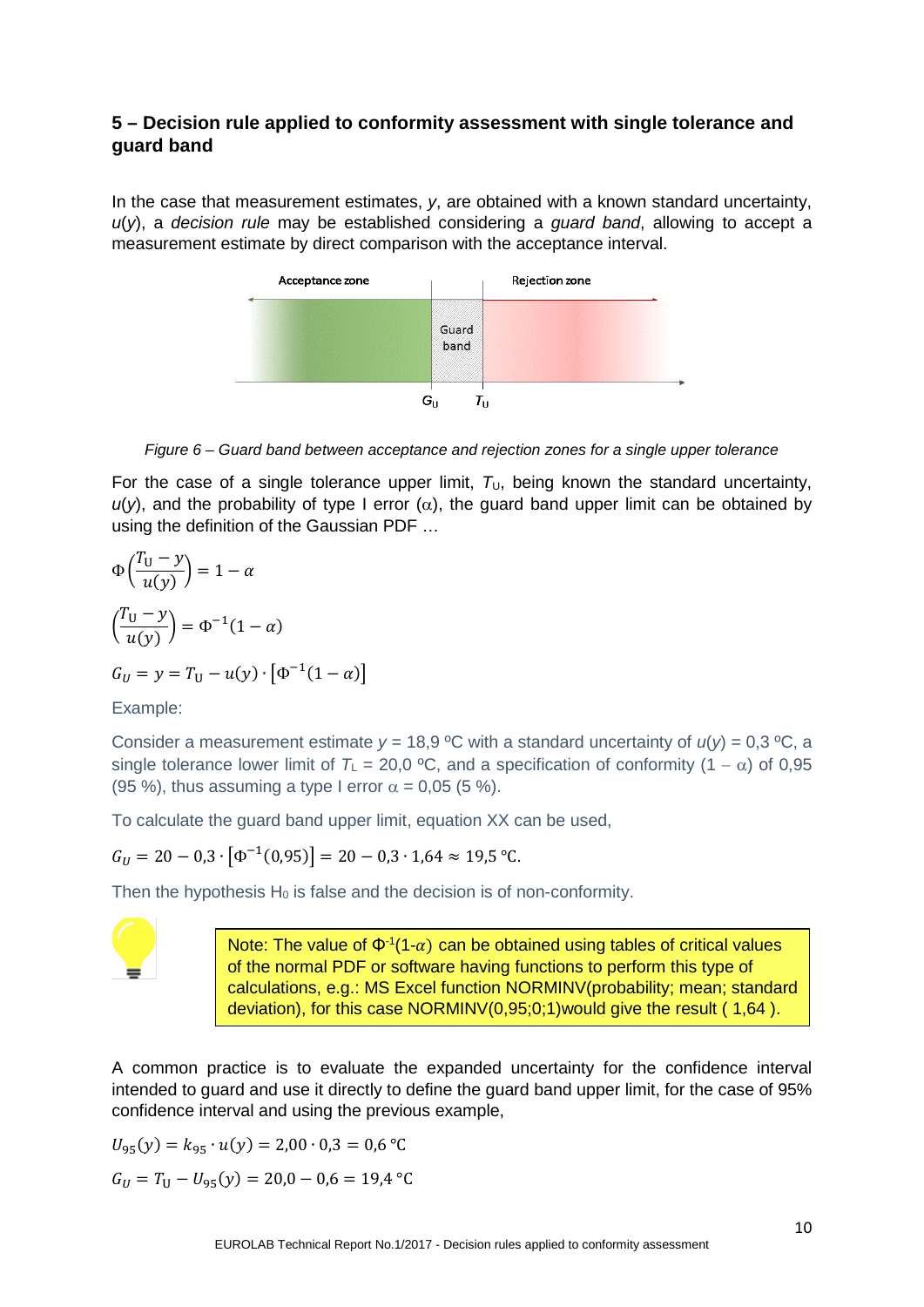

*Figure 7a – Guard band for upper tolerance and guarded acceptance defined with an expanded uncertainty of 95%*



*Figure 7 b) Guard band for upper limit and guarded rejection* 

In the case of guarded rejection *G*<sup>u</sup> is given by:

$$
G_U = y = T_U + u(y) \cdot [\Phi^{-1}(1 - \alpha)]
$$

Example [s. JCGM 106:2012]:

For speed limit enforcement the speed of a car can be measured using a Doppler radar. This measurement can be performed with a relative standard uncertainty  $u(v)/v$  of 2 % in the interval 50 km/h to 150 km/h.

The speed limit on a motor way might be set to 100 km/h. Because of the principle "in dubio pro reo" (Latin for "when in doubt, for the accused") a level of significance of (1− *α*)= 0,999 is used.

 $G_{II} = y = 100 + 2 \cdot [\Phi^{-1}(0.999)] = 100 + 2 \cdot 3.09 \approx 107 \text{ km/h}$ 

Thus the guard band is [100 km/h  $\leq v \leq 107$  km/h]. If the measured value is 107 km/h or greater, the probability that the speed limit has been exceeded is at least 99.9 %.

#### <span id="page-10-0"></span>**6 – Decision rule applied to conformity assessment with a tolerance interval without guard band**

Given a tolerance interval defined by a lower limit,  $T_L$ , and an upper limit,  $T_U$ , and a measurement estimate *y* with measurement standard uncertainty of  $u(y)$ , a decision rule should define a probability of conformity ( $P_c$ ) assuming a probability of type I error ( $\alpha$ ).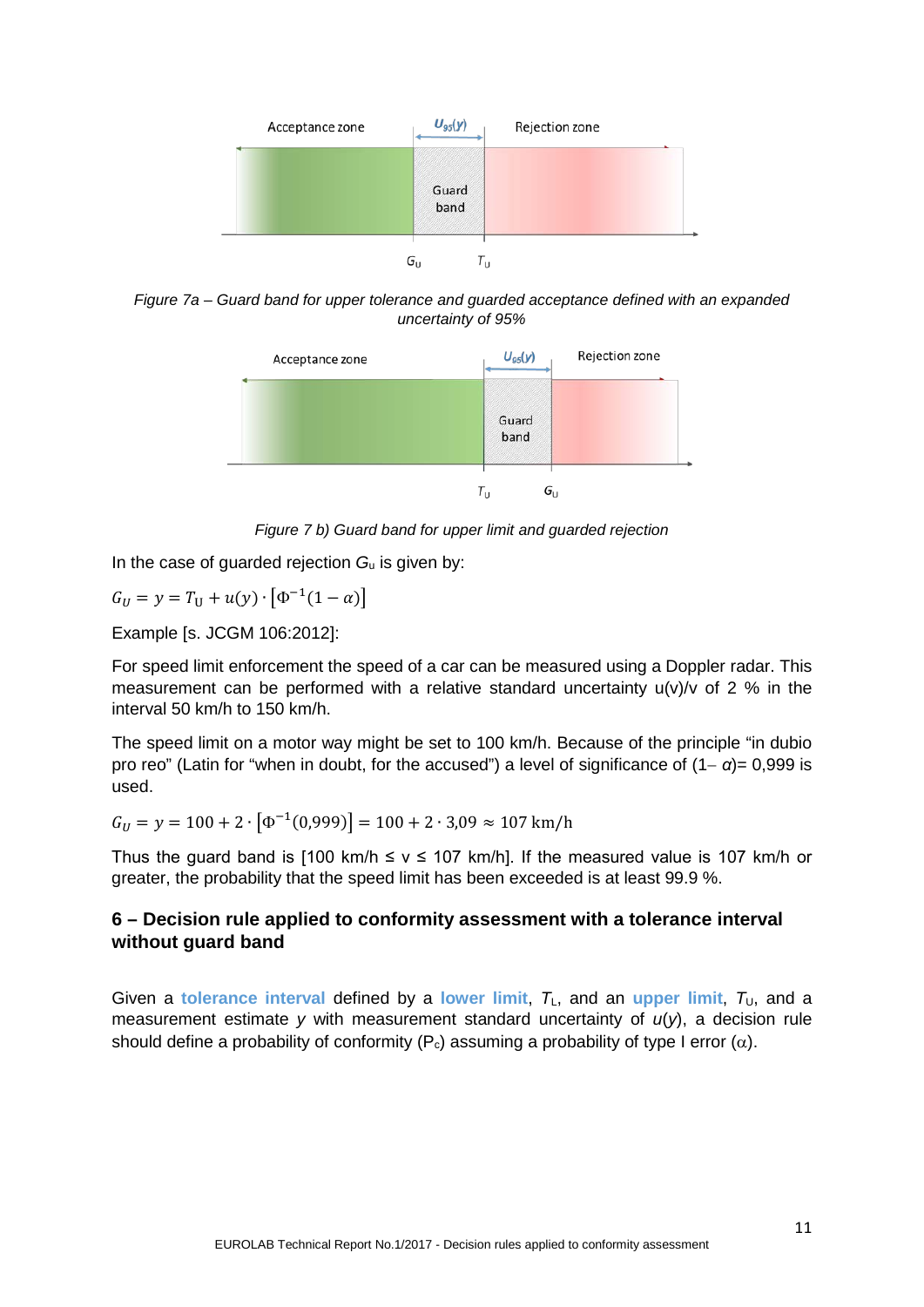

*Figure 8 – Example of a tolerance interval*

#### **Decision rule**

Acceptance if the hypothesis H<sub>0</sub>:  $P(T_L \le Y \le T_U) \ge (1 - \alpha)$  is true; Rejection if the hypothesis H<sub>0</sub> is false,  $P(T_L \le Y \le T_U) < (1 - \alpha)$ .

$$
P_{\mathcal{C}} = P(T_{\mathcal{L}} \le \eta \le T_{\mathcal{U}}) = \Phi\left(\frac{T_{\mathcal{U}} - y}{u(y)}\right) - \Phi\left(\frac{T_{\mathcal{L}} - y}{u(y)}\right)
$$

#### Example:

Consider a measurement estimate  $y = 23.5$  kN with a standard uncertainty of  $u(y) = 0.5$  kN, a tolerance interval of [20 kN, 25 kN], and a specification of conformity (1 –  $\alpha$  ) of 0,95 (95 %), thus assuming a type I error  $\alpha = 0.05$  (5 %).

With the experimental result and tolerance interval, assuming a gaussian PDF, the decision rule will be:

Acceptance if the hypothesis H<sub>0</sub>:  $P(22 \le Y \le 25) \ge 0.95$  is true

To estimate probabilities related with the example given, the conformance probability  $(P_c)$ need to be calculated using the general expression for Gaussian PDF:

$$
P_{\rm C} = P(T_{\rm L} \le \eta \le T_{\rm U}) = \Phi\left(\frac{T_{\rm U} - \gamma}{u(\gamma)}\right) - \Phi\left(\frac{T_{\rm L} - \gamma}{u(\gamma)}\right)
$$
  
\n
$$
P_{\rm C} = \Phi\left(\frac{25 - 23.5}{0.5}\right) - \Phi\left(\frac{22 - 23.5}{0.5}\right) = \Phi(3.0) - \Phi(-3.0) = 0.9987 - 0.0013 \approx 0.997 \quad (99.7 \text{ %}) > 0.95
$$

Then the hypothesis  $H_0$  is true and the decision is of conformity.

#### <span id="page-11-0"></span>**7 – Decision rule applied to conformity assessment with a tolerance interval and guard band**

The conformity assessment applied to a tolerance interval can also be developed using guard bands in the case where measurement estimates, *y*, are obtained with a known standard uncertainty, *u*(*y*).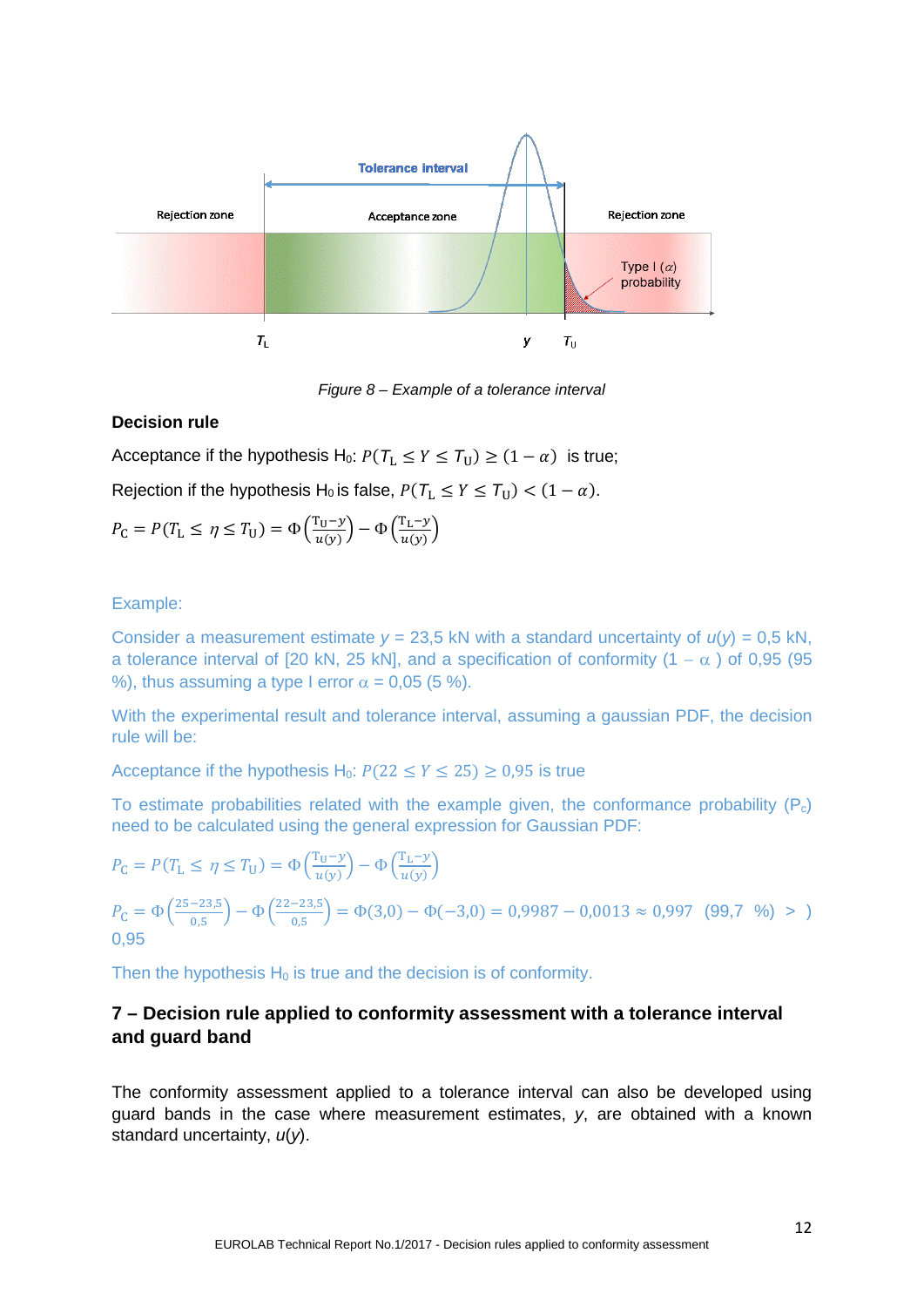In this case, guard band limits for a confidence level of  $(1 – α)$  can be obtained, considering a symmetric error of α/2 at each tail of the PDF. A common approach adopted for guarded acceptance is to consider that:

$$
G_{\mathrm{U}}=T_{\mathrm{U}}-U(y)
$$

$$
G_{\rm L}=T_{\rm L}+U(y)
$$

with the expanded uncertainty  $U(y)$  obtained for a  $(1 - \alpha)$  confidence level



*Figure 9 – Example of a guard band applied to a tolerance interval*

**For guarded rejection the guard bands can be calculated according:**

 $G_{\text{U}} = T_{\text{U}} + U(y)$  $G_{\rm L} = T_{\rm L} - U(\nu)$ 

#### <span id="page-12-0"></span>**8 – References and further readings**

ASME B89.7.3.1-2001 Guidelines for Decision Rules: considering Measurement Uncertainty in Determining Conformance with Specifications.

Carbone, P., Macii, D., Petri, D. – Measurement uncertainty and metrological confirmation in quality-oriented organizations, Measurement 34 (2003) 263–271.

EURACHEM/CITAC Guide: use of uncertainty information in compliance assessment, 2007.

Forbes, A. B. – Measurement uncertainty and optimized conformance assessment. Measurement 39 (2006) 808–14

ILAC-G8:03 Guidelines on the Reporting of Compliance with Specification, 2009.

ISO/IEC 17025:2005 – General requirements for the competence of testing and calibration laboratories.

ISO/IEC 17000: Conformity assessment – Vocabulary and general principles.

ISO/IEC 17043:2010 – Conformity assessment – General requirements for proficiency testing.